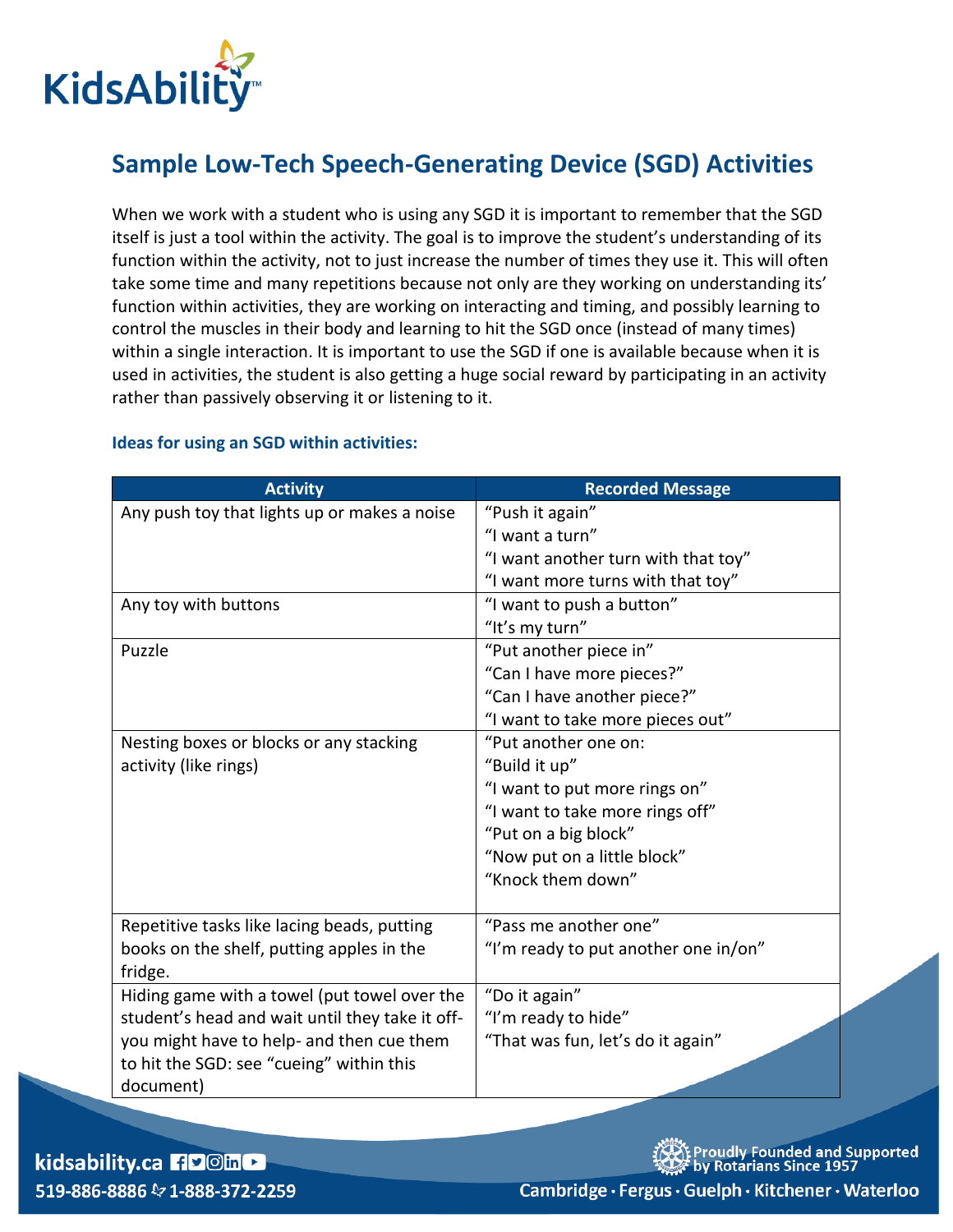

| Taking turns letting cars or balls go down a | "Make it go"                                   |
|----------------------------------------------|------------------------------------------------|
| small ramp                                   | "I want a turn"                                |
|                                              | "That was fun, let's do it again"              |
| With a balloon                               | "Blow it up"                                   |
|                                              | "Let it go"                                    |
| Any musical instrument or tape recorder      | "I want more"                                  |
|                                              | "That sounded great, more please"              |
|                                              | "I want a turn"                                |
|                                              | "Play it again"                                |
|                                              | "Blow it again"                                |
|                                              | "Do it again"                                  |
| <b>Singing Songs</b>                         | Record the repetitive part of the song:        |
| (the student may need hand over hand help    | (When you sing the song and the repetitive     |
| to be able to guarantee timing)              | line comes up, the student needs to push the   |
|                                              | button to "sing" that part)                    |
|                                              | -"Eieio"                                       |
| Ex. - Old Macdonald                          | -"If you're happy and you know it and you      |
| -If you're happy and You Know it             | really want to show it"                        |
| - The Wheels on the Bus                      | -"All around the town"                         |
| -Eensy Weensy Spider                         | -"Down came the rain and washed the spider     |
| -Row, Row, Row Your Boat                     | out"                                           |
| -Five Green and Speckled Frogs               | -"Merrily, merrily, merrily, merrily"          |
| -5 Little Monkeys Swinging in the Tree       | "Eating the most delicious bugs, yum, yum"     |
| -5 Little Monkeys Jumping on the Bed         | -"Teasing Mr. Crocodile, can't catch me"       |
|                                              | -"No more monkeys jumping on the bed"          |
| Reading a Book                               | "Turn the page"                                |
| (the student may need hand over hand help    | "I like this book"                             |
| to be able to guarantee timing"              | "Let me see that"                              |
|                                              | "That's silly" or "Uh oh"                      |
|                                              | Or use the repetitive part of the story:       |
|                                              | "And he huffed and he puffed and he blew       |
|                                              | the house down" (in the "Three Little Pigs")   |
|                                              | "Run, run, as fast as you can, you can't catch |
|                                              | me, I'm the Gingerbread man" (in the           |
|                                              | "Gingerbread Man")                             |
| Watching a TV show, movie, or sporting       | "That's Funny"                                 |
| event                                        | "I like this part"                             |
|                                              | "GO Rangers!"                                  |
|                                              | "Nice shot!"                                   |
|                                              | "What a save"                                  |
|                                              | "That was awesome"                             |
|                                              | "I need to see the replay on that!"            |

kidsability.ca FlyOin 519-886-8886 & 1-888-372-2259 、<br>大人とProudly Founded and Supported<br>公共さり Rotarians Since 1957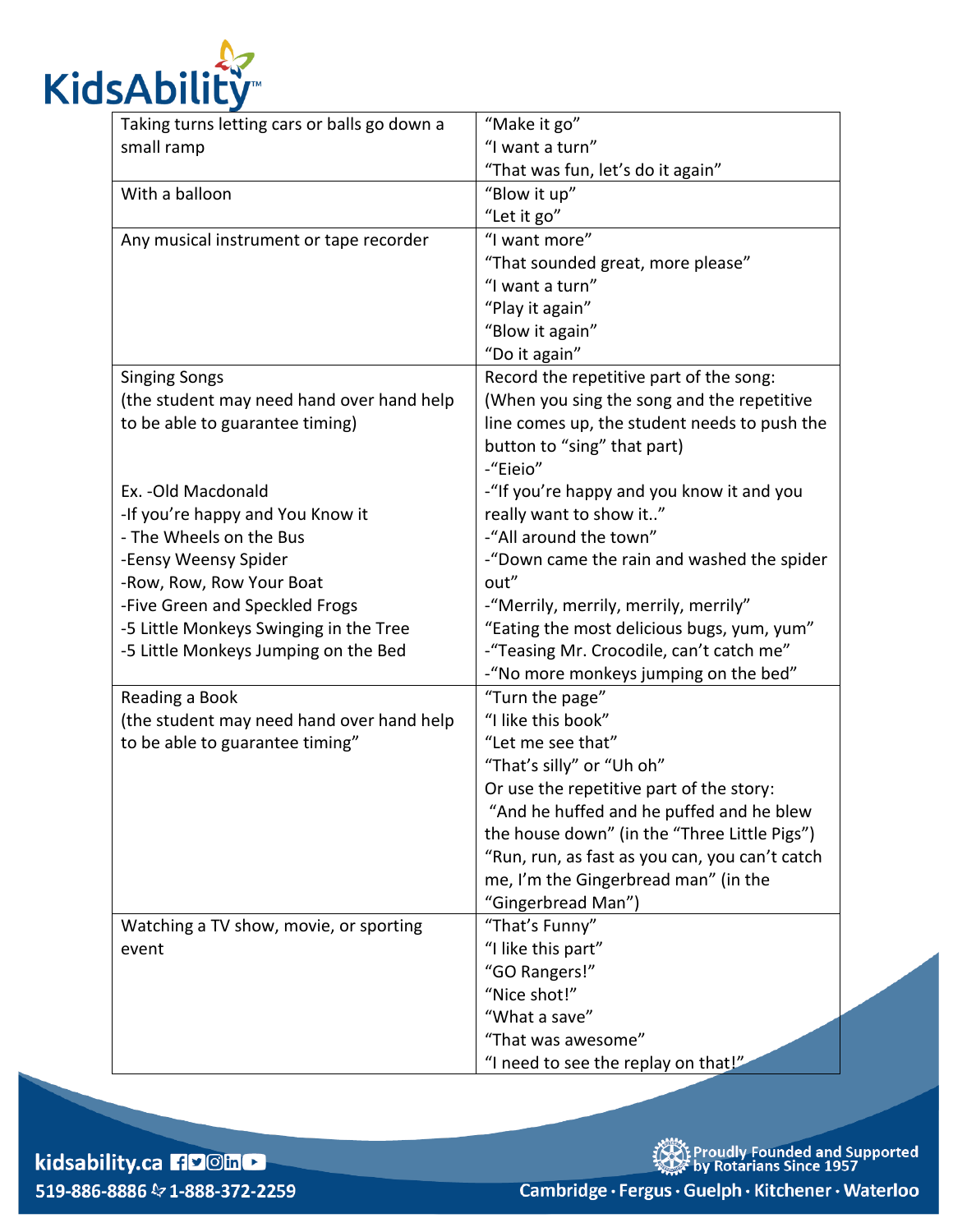

| To participate in a school or class play         | A repetitive line like "Run, Run, as fast as you |
|--------------------------------------------------|--------------------------------------------------|
|                                                  | can, you can't catch me, I'm the Gingerbread     |
|                                                  | Man!"                                            |
| Grocery shopping                                 | "What's next?"                                   |
|                                                  | "What else do we have to get?"                   |
|                                                  | "I don't like that"                              |
|                                                  | "Can we get some of these?"                      |
| With a sensory activity or sensory toy           | "I like this, let's do some more"                |
| (anything that smells different, feels different | "I like this, let's do it again"                 |
| or vibrates etc.)                                | "Hey, that feels cool, can I touch it again?"    |
|                                                  | "Wow, that feels really cool! Can I have         |
|                                                  | another turn?"                                   |
|                                                  | "Hey, that tickled, I want another turn for      |
|                                                  | that one"                                        |
| Tickle game with a teddy bear or any soft        | "I want the bear to tickle me again"             |
| animal toy. (Once the student gets used to       | "That was fun, can he tickle me again?"          |
| this game you could then ask them to choose      |                                                  |
| which body part the bear will tickle,            |                                                  |
| facilitating their choice making skills. For     |                                                  |
| example, "Should the bear tickle your arm or     |                                                  |
| your hair?" or "Should the bear tickle your      |                                                  |
| hair or your tummy?").                           |                                                  |
| Doll play                                        | "This doll has messy hair, let's brush it"       |
|                                                  | "She's hungry, let's give her a bottle"          |
|                                                  | "She needs a bath now"                           |
|                                                  | "Let's put her to bed, she's tired!"             |
| Potato Head                                      | "He needs some eyes"                             |
|                                                  | "Now he needs a nose"                            |
|                                                  | "He needs a mouth so he can eat"                 |
|                                                  | "Now he needs two ears"                          |
| <b>Using Playdoh</b>                             | "This Playdoh is squishy, let's roll it again"   |
|                                                  | "Can I cut the playdoh?"                         |
| <b>Craft Time</b>                                | "Put another one on"                             |
|                                                  | "I want to pick another one"                     |
|                                                  | "I want to use a different colour"               |
|                                                  | "I need some more                                |
|                                                  | "I want to put on a straw/feather/shell/piece    |
|                                                  | of foam"                                         |
| Cooking                                          | "Mix it some more"                               |
|                                                  | "I want to smell it"                             |
|                                                  | "I want to stir it"                              |
|                                                  | "Is it ready yet?"                               |
| <b>Stretching Time</b>                           | "I like stretching"                              |

kidsability.ca FlyOin 519-886-8886 & 1-888-372-2259 **养生**<br>《文:Proudly Founded and Supported<br>《文 by Rotarians Since 1957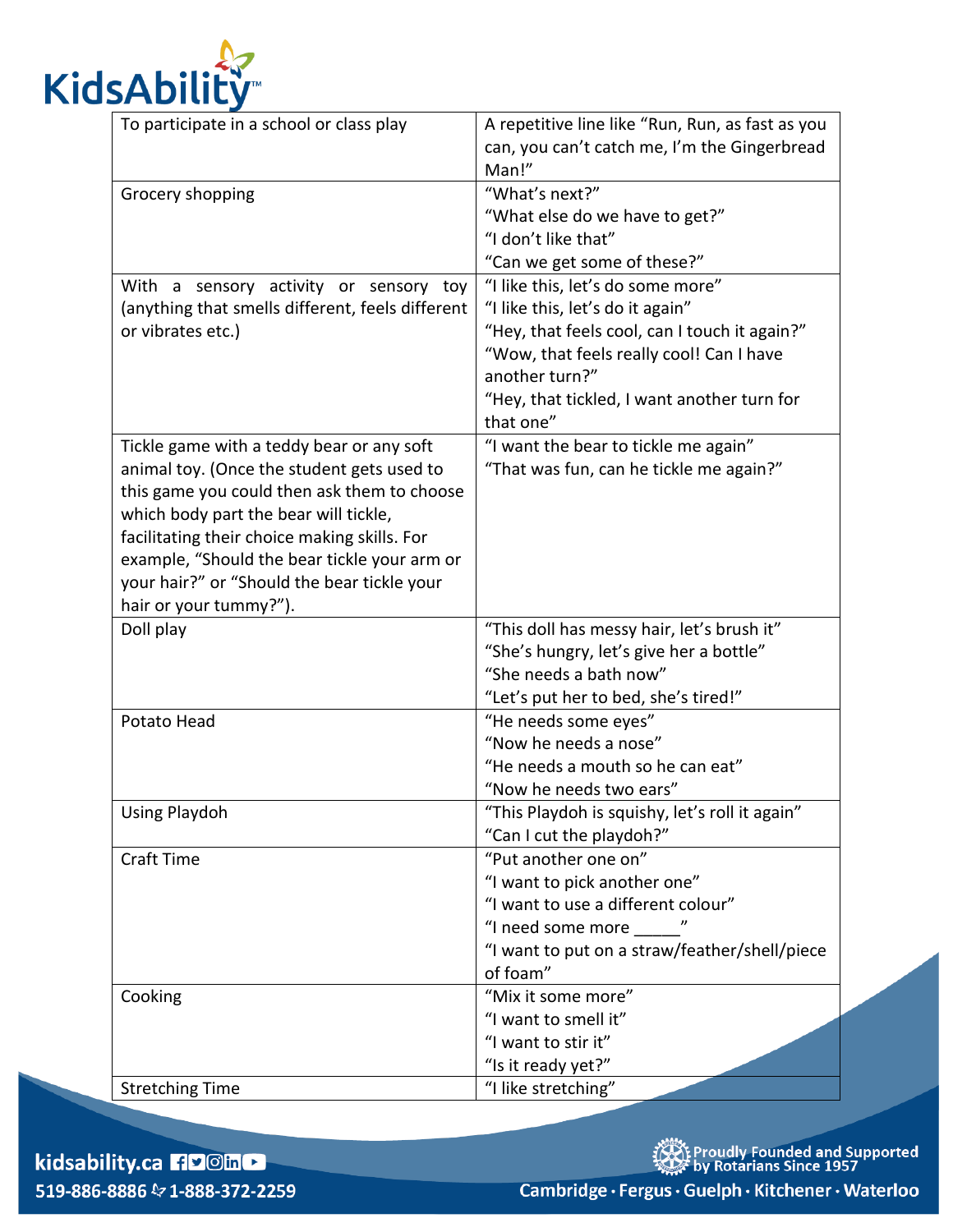

|                                             | "I love my exercises"                         |
|---------------------------------------------|-----------------------------------------------|
|                                             | "I don't like my exercises"                   |
| During change time                          | "Hey, let's sing a song"                      |
|                                             | "I like Wheels on the Bus - let's sing that   |
|                                             | one!"                                         |
| <b>Snack Time</b>                           | "I want some more applesauce" (or more of     |
|                                             | any snack)                                    |
|                                             | "Hey, this tastes great, can I have some      |
|                                             | more?"                                        |
|                                             | "Can I have a drink please?"                  |
| Gym time (depends on the activity)          | "This is fun"                                 |
| Going outside for walks                     | "Stop/go"                                     |
|                                             | "Go left/go right"                            |
|                                             | "Turn around/go straight"                     |
|                                             | "Go faster/go slower"                         |
| Giving a message to someone at home         | "I had a great day! I ___ "                   |
|                                             |                                               |
| Sharing time at school or a sharing time at | "What's your news?"                           |
| dinner (home)                               | "What happened to you today?"                 |
|                                             | "It's time to move to the next person"        |
| Giving instructions or messages to other    | "Time to go!"                                 |
| students                                    | "Let's go swimming!"                          |
|                                             | "Hey, it's recess time, let's go outside!"    |
|                                             | Giving the weather report                     |
| Giving messages to others in the school     | "Here's the attendance"                       |
|                                             | "I have a note from                           |
| Making deliveries in the school (to other   | "Here's your milk - enjoy your lunch!"        |
| classrooms)                                 | "Here's your popcorn for your craft/snack!"   |
|                                             | "Here's the playdoh we made for you, hope     |
|                                             | you enjoy it"                                 |
| Giving messages that occur often            | "I'm going to have a bath, see you soon"      |
|                                             | "I'm ready to watch another show on TV,       |
|                                             | Mom"                                          |
|                                             | "Can I put my hands in the dishwater? Here    |
|                                             | I come!"                                      |
|                                             | "Hi<br>I'm glad you're here! Let's            |
|                                             | do/go today!"                                 |
|                                             | "I'm ready to go in the car, let's go!"       |
|                                             | "Let's go outside, it's a nice day!           |
|                                             | "It's really hot, can I go in my pool today?" |
|                                             |                                               |
| To start a conversation                     | "I like music, do you?"                       |

kidsability.ca FlyOin 519-886-8886 & 1-888-372-2259 、<br>イントProudly Founded and Supported<br>な具体 by Rotarians Since 1957